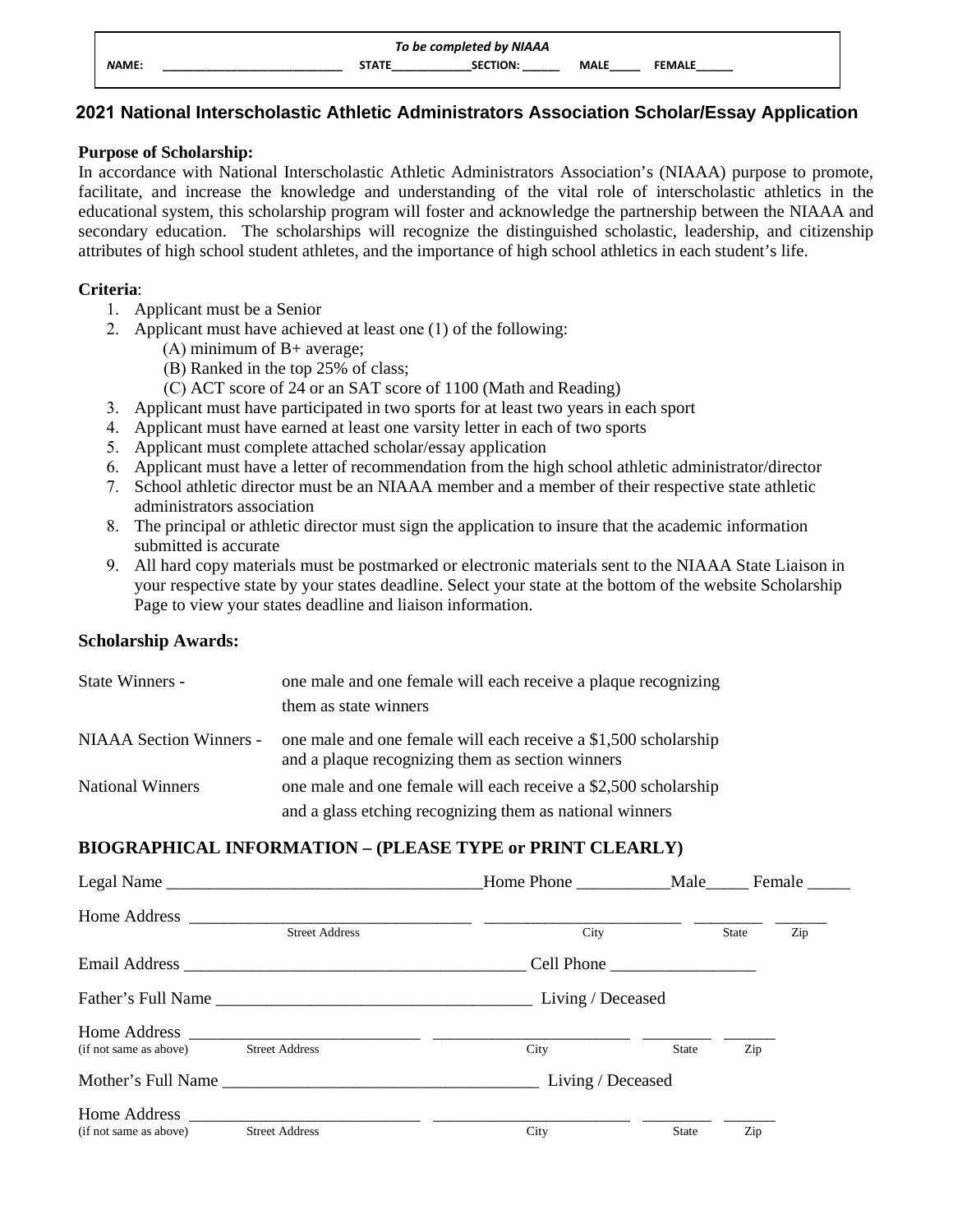| <b>Street Address</b>                                                      | City |                                 | State | Zip             |
|----------------------------------------------------------------------------|------|---------------------------------|-------|-----------------|
|                                                                            |      |                                 |       |                 |
|                                                                            |      |                                 |       |                 |
| Athletic Director's NIAAA Member #                                         |      |                                 |       |                 |
| <b>Local Media Contacts:</b>                                               |      |                                 |       |                 |
|                                                                            |      |                                 |       |                 |
|                                                                            |      |                                 |       |                 |
| <b>SCHOLASTIC PERFORMANCE:</b>                                             |      |                                 |       |                 |
| Class Rank _____ out of ______ students in senior class (if schools ranks) |      | GPA _______ on a ________ Scale |       |                 |
| ACT/SAT Score                                                              |      |                                 |       | Graduation Date |

Briefly describe scholastic distinctions or honors received during high school:

# **ATHLETIC PARTICIPATION: High School Sports Grades 9-12**

| <b>Sport</b> | Years | Letters | <b>Honors</b> |
|--------------|-------|---------|---------------|
|              |       |         |               |
|              |       |         |               |
|              |       |         |               |
|              |       |         |               |

# **LEADERSHIP: (10 points)**

School Organization Participation/Leadership Positions